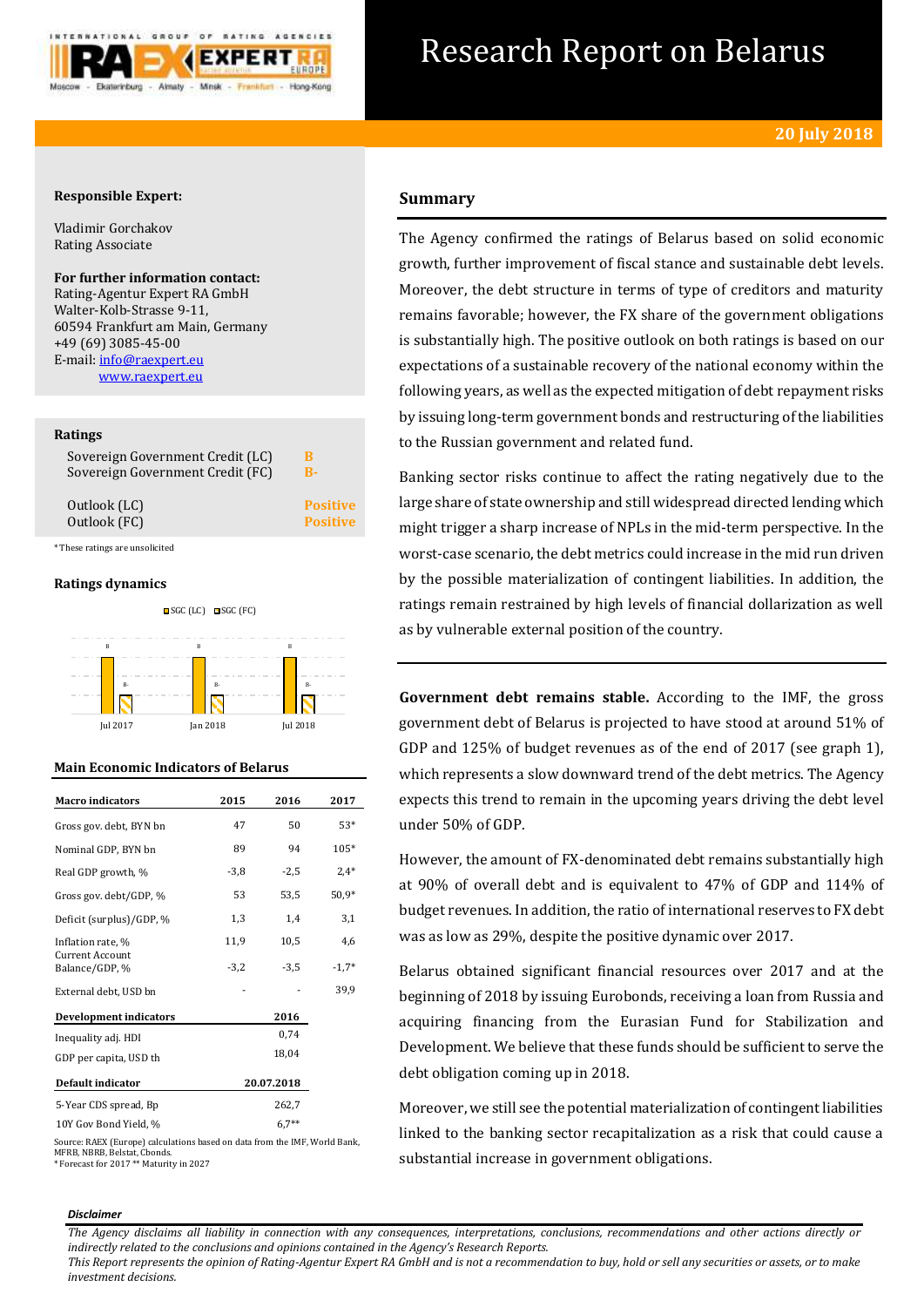

**Graph 1:** Government debt dynamics, %



Source: RAEX (Europe) calculations based on data from the IMF and MFRB

**Graph 2:** Fiscal budget dynamics, % of GDP



Source: RAEX (Europe) calculations based on data from the IMF and MFRB

**Graph 3:** Financial soundness indicators, %



Source: RAEX (Europe) calculations based on data from the NBRB

**Fiscal stance is better than forecast**. The fiscal trend over the previous year looked encouraging and as of end-2017 the fiscal balance according to the Ministry of Finance reached a surplus of around 3% of GDP mostly driven by solid economic growth and normalization of trade relationship with Russia (see graph 2). The authorities kept a tighter fiscal stance by restricting the expenditure through reduced directed lending and by curbing guarantees to state-owned enterprises (SOEs). However, risks of widening the fiscal deficit remain, as the government might return to a looser fiscal policy. Plans to subsidy different industries such as machinery and construction, as well as the construction of the new nuclear power plant could worsen the fiscal position.

In addition, the still wide gap remains between the fiscal balance net of quasi-fiscal expenditures and overall balance of general government in the IMF definition given the high amount of off-balance sheet operations from the government.

**The banking sector remained fragile**. Due to the still high volumes of directed lending and poor financial stance of SOEs, the Belarusian banking system remains exposed to the risk of sharp increase of NPLs in the midterm perspective. As of the end of 2017, the level of NPLs to total loans stabilized at 12,9% (see graph 3), the volume of private credit to GDP declined down to at 41,9% and the state owned banks dominated in the system with around 65% of total assets belonging to the government. In order to reduce the risk of contingent liabilities arising from the banking sector, further restructuring of banks' bad assets and more control of the SOEs are required, since the most NPLs are linked to the losses of the SOE sector. Nonetheless, current banks' profitability remained positive, as yearly ROA stood around 1,8% and capitalization is solid with capital adequacy ratio at around 18,5% as of end-2017.

**The central bank continued to lower the policy interest rate**. After several cuts during 2017 and 2018, the policy interest rate was reduced to 10% as of 27 June 2018. The National Bank of the Republic of Belarus (NBRB) allowed for a more flexible exchange rate which stabilized further while inflation reached historically low level as of end-2017 and stood at around 4,6%, well below of the NBRB's target of 9% (see graph 4). This decline is mostly a result of a less volatile exchange rate and modest wage increase. We expect inflation to stay around 6% in the midterm due to higher wages, stronger domestic demand and changes of administratively regulated prices.

#### *Disclaimer*

*The Agency disclaims all liability in connection with any consequences, interpretations, conclusions, recommendations and other actions directly or indirectly related to the conclusions and opinions contained in the Agency's Research Reports.*

*This Report represents the opinion of Rating-Agentur Expert RA GmbH and is not a recommendation to buy, hold or sell any securities or assets, or to make investment decisions.*